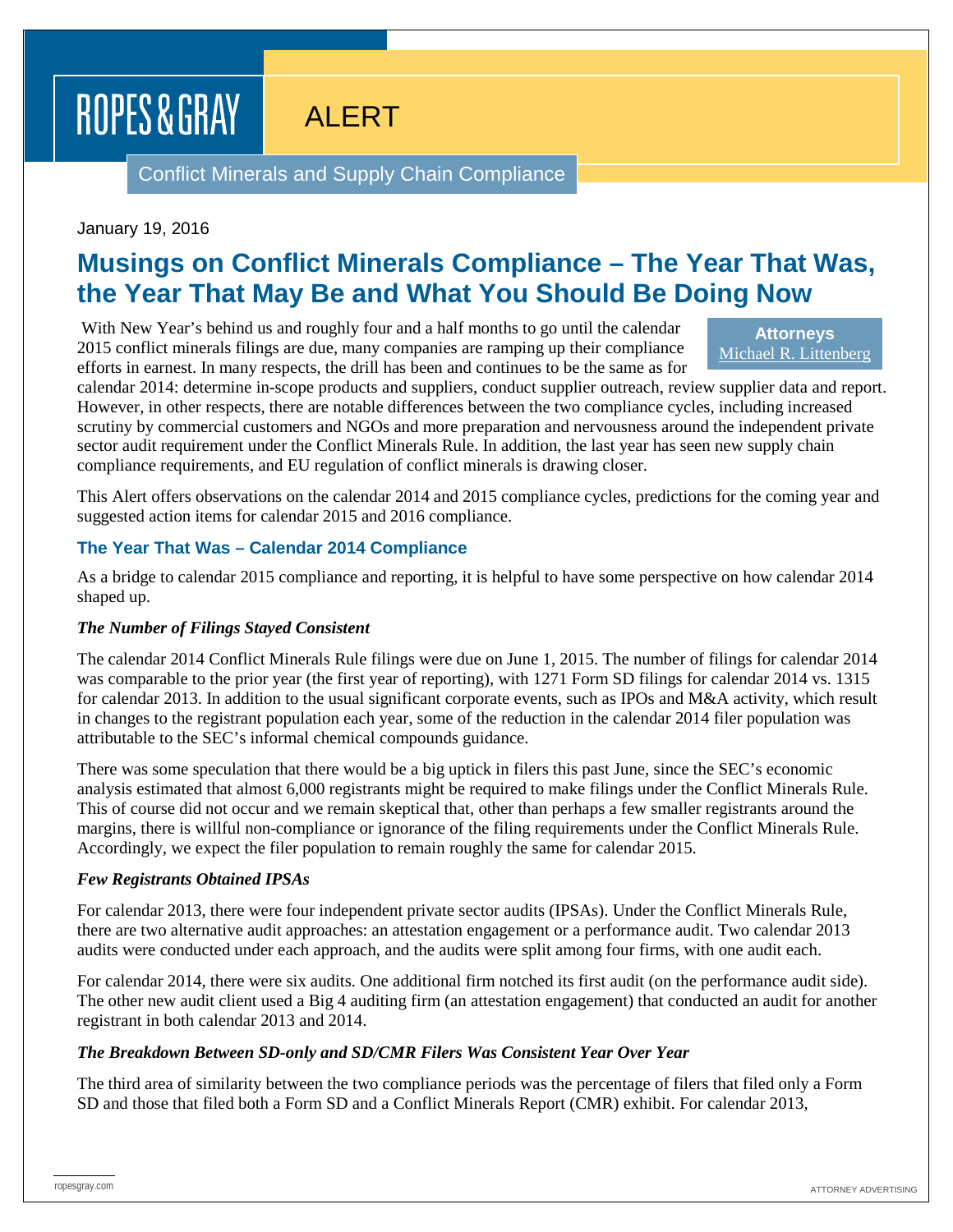ALERT | 2

approximately 23% of the filers filed only a Form SD, with the remainder also filing a CMR. For calendar 2014, 20% of filers filed only a Form SD, with the remaining 80% filing both a Form SD and a CMR.

#### *Both the Quality and Quantity of Disclosure Increased for Calendar 2014*

Although the metrics discussed above were consistent year over year, compliance and disclosure evolved from one period to the next.

For calendar 2014, registrants for the most part did a good job in meeting the requirements of the Conflict Minerals Rule, arguably on the whole better than for calendar 2013. The independent study of the calendar 2014 filings released in August 2015 by Dr. Chris Bayer, a leading researcher in this subject area, showed high rates of compliance across most of the compliance metrics that he and his team of researchers analyzed. These conclusions were consistent with our experience and filing review as well. (Note that Dr. Bayer's study often is colloquially referred to as the "Tulane study," due to his association with the Payson Center for International Development at Tulane University.)

In addition, for calendar 2014, more filings went beyond the literal requirements of the Conflict Minerals Rule than for the prior year. Because calendar 2013 was the first year of reporting under the Conflict Minerals Rule, many registrants were concerned about getting ahead of the market and took a minimalist approach in their disclosure for that year. This past year, there was more of a focus on telling a compliance story and receiving credit for all of the work done, with fewer registrants treating their report as a mechanical compliance obligation more akin to an environmental health and safety filing. Said a different way, more registrants took the same approach that they take with other narrative SEC filings, writing the disclosure not just to comply with the form requirements, but also for the key external constituencies that read the disclosure.

Some of the more significant calendar 2014 disclosure and compliance trends included the following:

*Increased smelter and refiner disclosure.* CMRs contained more smelter and refiner disclosure. More registrants reported smelter and refiner information than for the prior year and there was an increase in the amount of smelter and refiner information reported. A greater percentage of registrants also provided country of origin information for calendar 2014. These disclosure trends were due to increased supply chain transparency and traceability improvements.

*Better organization.* On balance, the calendar 2014 CMRs were better organized. There was more compartmentalization of disclosure, which improved readability. For example, more registrants included stand-alone Reasonable Country of Origin Inquiry (RCOI) sections in their CMRs. Discussions of the OECD Guidance framework also were more methodical. More registrants aligned the applicable portions of their CMR narrative to follow the five steps of the OECD Guidance framework, whether explicitly or implicitly.

*More discussion of the OECD Guidance framework.* The calendar 2014 filings also contained more discussion of individual elements of the OECD Guidance framework. Registrants not only discussed more elements of the framework, but in many cases also included more detail on the elements discussed. This was in part because, for calendar 2014, registrants were further along in implementing their compliance programs generally and their OECD Guidance frameworks in particular.

A larger percentage of registrants had put in place the management systems contemplated by the OECD Guidance framework (OECD Guidance Step 1), as evidenced by their disclosure. For example, many more registrants discussed grievance mechanisms and OECD Guidance-compliant document retention policies in their calendar 2014 filings. For calendar 2014, a higher percentage of filers also discussed in their CMRs the use of contractual terms and conditions.

Many registrants also described in their CMRs more robust procedures for reviewing smelter and refiner data received from suppliers. For example, many more filings discussed follow-up with suppliers that provided inaccurate or incomplete responses or responses that otherwise raised red flags. More filings also indicated that smelter and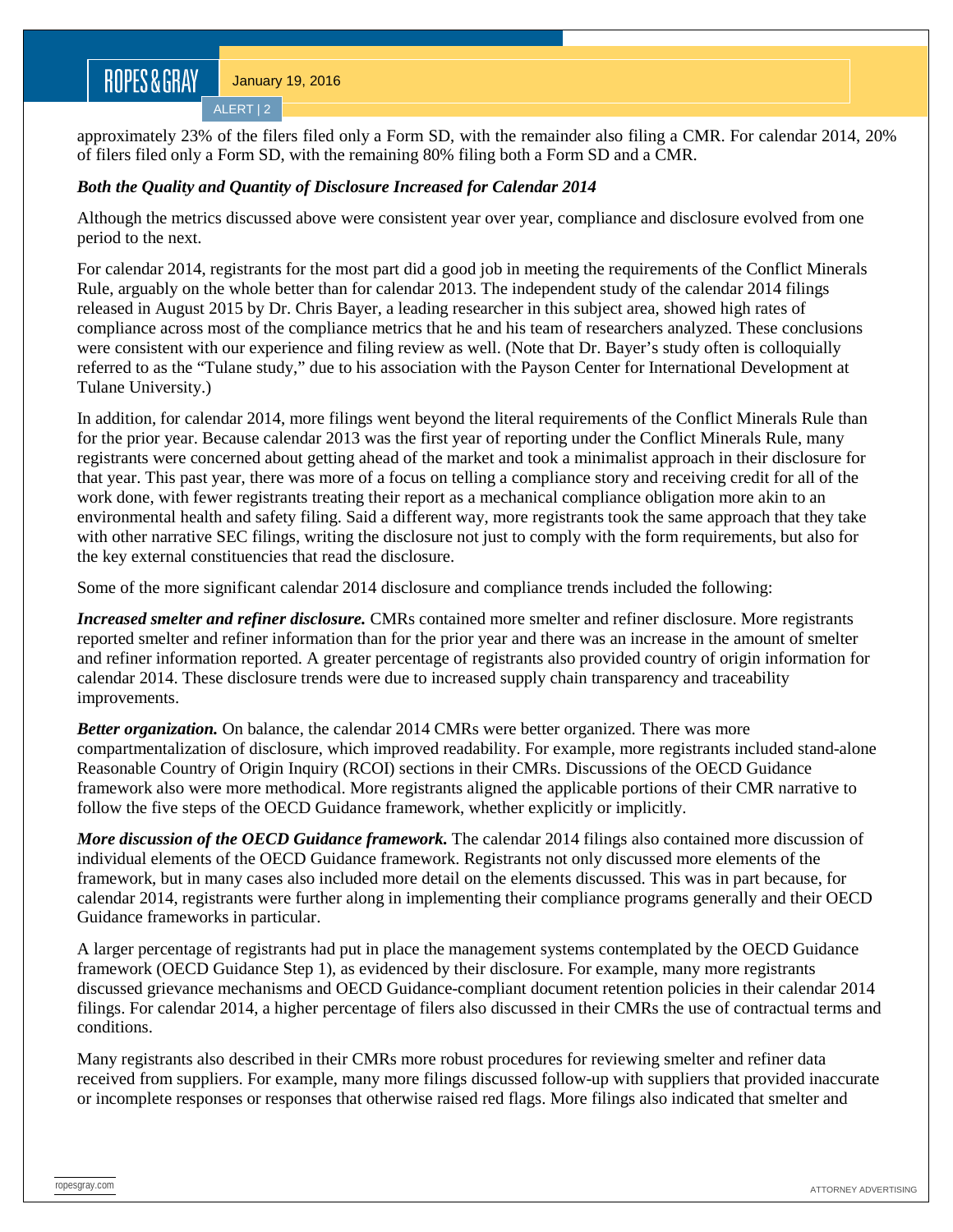January 19, 2016

ALERT | 3

refiner information provided by suppliers was reviewed against third-party lists of certified and known smelters and refiners. In addition, more filings indicated that internal research was conducted on identified smelters and refiners that were not certified as conflict-free, as well as outreach to these smelters and refiners.

*Greater participation in multi-stakeholder initiatives.* In particular, more registrants indicated that they were Conflict-Free Sourcing Initiative (CFSI) members. This was not surprising given the significant number of additional registrants that joined the CFSI over the last filing cycle. There also was more discussion in CMRs of active involvement in multi-stakeholder initiatives, such as in smelter outreach.

*Inclusion of other statistics.* More registrants reported the number of in-scope suppliers and supplier response rates for calendar 2014 than for the prior year. However, a minority of registrants reported these statistics.

#### *Registrants Continued to Experience Difficulty Obtaining Quality Information from Suppliers*

As noted above, many registrants received more smelter and refiner information from suppliers. However, as was clear from the filings (and consistent with our client experience), obtaining information from suppliers continued to be a challenge. As noted in Dr. Bayer's calendar 2014 filing study, the average reported nominal response rate was 81%, although the reported response rates went as low as 13%.

#### **The Year That May Be – Predictions and Expected Compliance Trends**

As discussed below, conflict minerals compliance will remain dynamic and continue to evolve over the next year, for both the calendar 2015 and 2016 compliance cycles.

#### *A Mandatory IPSA for Calendar 2015 Remains Unlikely*

In its April 2014 decision in the Conflict Minerals Rule litigation, the Court of Appeals for the D.C. Circuit concluded that the requirement to describe products as having "not been found to be DRC conflict free" is compelled speech that violates the First Amendment. In furtherance of the court's decision, the SEC stayed the mandatory IPSA requirement contained in the Conflict Minerals Rule. In the April 2014 Statement put out by the SEC following the court's decision, the SEC indicated that, pending further action, an IPSA will not be required unless a registrant voluntarily elects to describe a product as "DRC conflict free" in its CMR.

The SEC has indicated verbally that the 2014 Statement continues in effect. The audit stay is likely to remain in effect at least until the litigation is closer to resolution, and more likely until the litigation has run its course. In any case, the SEC also has informally acknowledged that registrants would need advance notice of a change in existing staff guidance, reinforcing the likelihood that the IPSA requirement will not be reinstated for calendar 2015.

#### *Although the Court Case Continues, the Conflict Minerals Rule Is Likely Here to Stay*

During August 2015, in a split decision, the three-judge panel of the Court of Appeals for the D.C. Circuit reaffirmed its April 2014 decision.

This past November, the court denied the petitions of the SEC and Amnesty International seeking rehearing en banc of the court's August 2015 decision. Many observers of the case were surprised by both the speed with which the court ruled on the petitions, which were filed in early October, as well as the court's decision.

The litigation continues, at least for the time being. The SEC has until early February to file a petition for a *writ of certiorari* seeking U.S. Supreme Court review of the appellate court's decision. Even if the SEC does not seek Supreme Court review, the case has been remanded to the D.C. District Court for further proceedings in accordance with the appellate court's decision.

There has been speculation that, at the district court level, the National Association of Manufacturers (which, together with other business organizations, brought the lawsuit challenging the Conflict Minerals Rule) will argue that the Conflict Minerals Rule should be stayed in its entirety pending a rewrite of the rule that conforms to the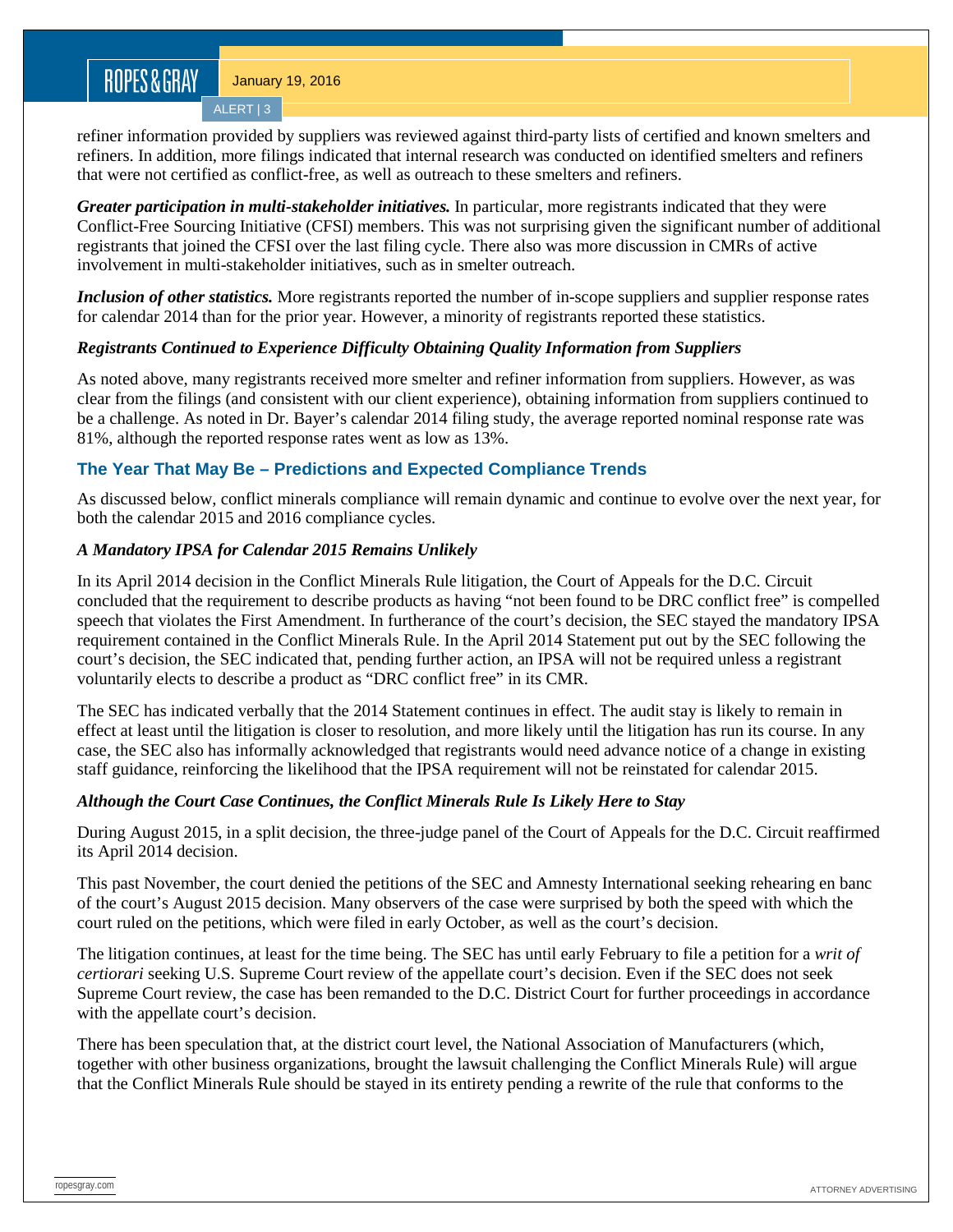ALERT | 4

appellate court's decision. Although this outcome is possible, the consensus seems to be that it is a long shot. But, then again, the First Amendment challenge to the Conflict Minerals Rule was also viewed as a long shot.

The Conflict Minerals Rule litigation could extend well beyond the May 31, 2016 filing deadline of the next Form SD. In the meantime, the status quo that has existed since April 2014 continues and is likely to be maintained for at least the current compliance period.

#### *Rankings and Other Surveys Analyzing Filings Will Continue to Be Published*

Two NGO reports were published in the lead-up to the last filing. In April 2015, Global Witness and Amnesty International published a report in which they analyzed the calendar 2013 filings of 100 registrants. They looked at 12 different compliance criteria, some of which tracked the requirements of the Conflict Minerals Rule, and some of which went beyond the requirements of the rule. In their report, Global Witness and Amnesty International concluded that, based on their compliance criteria, 79 of the 100 registrants "analyzed did not meet the minimum requirements of the U.S. conflict minerals legislation."

In May 2015, the Responsible Sourcing Network (RSN) and Sustainalytics published a report in which they analyzed 51 of the calendar 2013 filings representing 17 industry categories. The analysis consisted of 18 principal criteria. The report contained a score for each ranked industry category and the individual scores of highly ranked registrants, as well as a discussion of performance trends, leading practices and areas for improvement.

In September 2015, RSN published a second report on the calendar 2014 filings. The pool of reviewed companies was significantly larger, totaling 155 registrants. The review included more registrants in each industry category (seven to eight per industry category as compared to three in the calendar 2013 report) as well as some additional industry categories. The review criteria also were revised and expanded and included a review of both the calendar 2014 filings and the registrants' conflict minerals policies. Finally, in a significant departure from the calendar 2013 report, the individual scores of all of the surveyed registrants were published, registrants were ranked within their industry category and each was given an overall qualitative performance rating from "Superior" (90+ points out of 100) to "Weak" (less than 40 points).

During August 2015, Dr. Chris Bayer and his research team published their independent review of the calendar 2014 filings, which was sponsored by Assent Compliance. Unlike the other analyses, Dr. Bayer and his team reviewed all of the filings, not just a subset. Registrants received both a "compliance" score and a "good practices" score with 100 points ascribed to each set of indicators. The 14 compliance indicators were intended to track the requirements of the Conflict Minerals Rule (although, in some respects, the indicators went beyond the requirements of the rule), and the 18 good practices indicators were based on RSN's calendar year 2013 review criteria.

Both RSN and Dr. Bayer are expected to issue reports on the calendar 2015 filings. Review criteria will continue to evolve. New criteria will be added to take into account emerging leading practices and areas where NGOs wish to drive performance. In addition, the weighting of individual criteria will continue to evolve, with some existing criteria being allocated fewer points as compliance with those criteria becomes commonplace.

Some of the areas that are expected to receive greater attention for calendar 2015 include (1) the level of detail around the procedures for reviewing supplier data, risk mitigation and the steps to be taken to improve due diligence, (2) efforts to increase transparency, promote supplier compliance and build leverage over suppliers, (3) the level of commitment to conflict-free sourcing, (4) efforts taken to promote a responsible DRC conflict minerals trade through multi-stakeholder participation and (5) anti-embargo measures.

#### *Direct Engagement by NGOs and Socially Responsible Investors Will Start to Increase*

The NGO and socially responsible investor (SRI) communities continue to be critical of the conflict minerals compliance efforts of many registrants.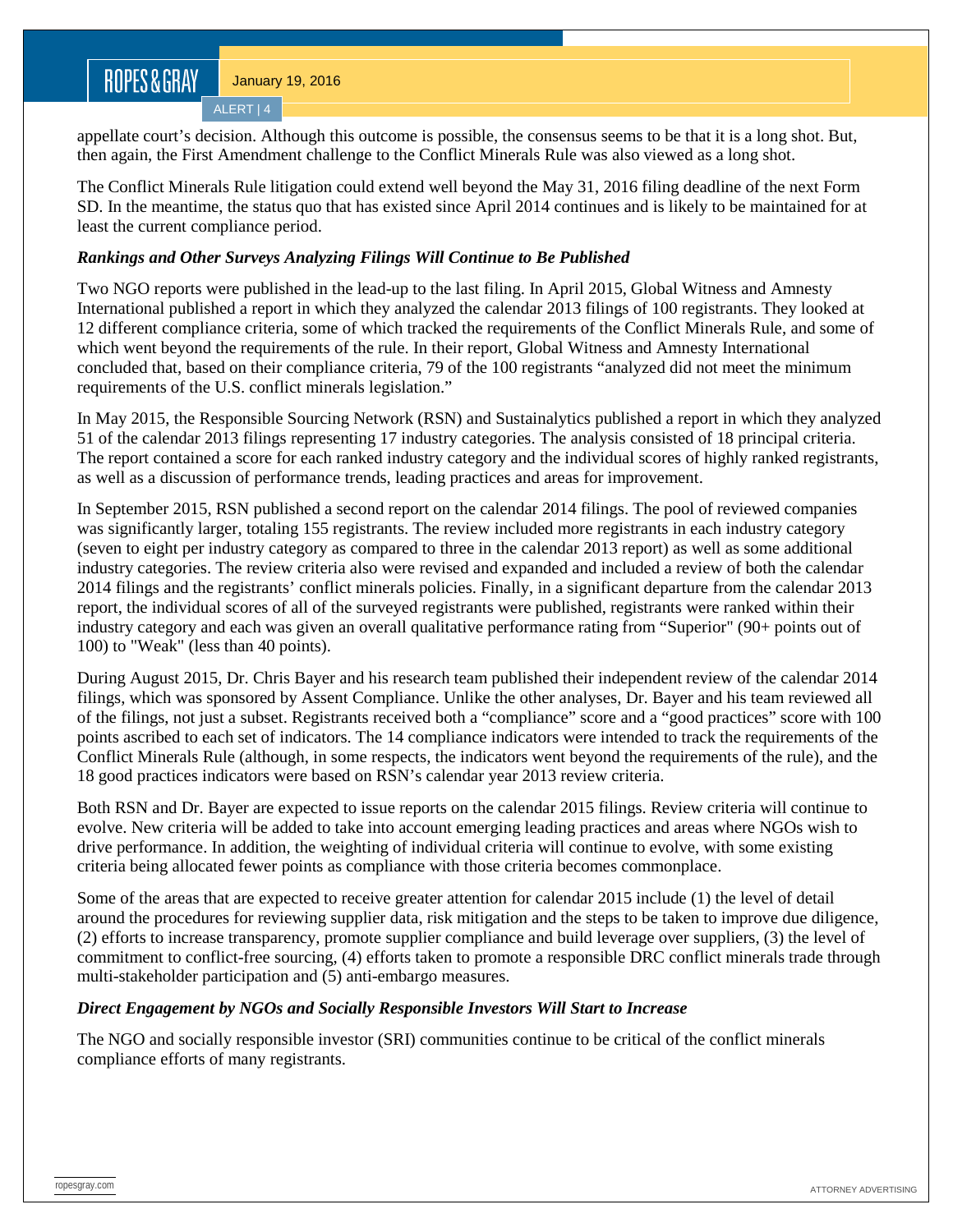January 19, 2016

ALERT | 5

With two years of filings, some clear leaders and laggards have begun to emerge, and some of these performance disparities are likely to persist and perhaps widen for calendar 2015. We would not be surprised to start to see more direct engagement by NGOs and SRIs over the next year aimed at driving improvements in supply chain transparency and accountability, including possibly a small number of shareholder proposals.

Corporate social responsibility (CSR) proposals rarely receive enough shareholder support to pass. However, that is beside the point, since the intent of these proposals typically is to focus board and senior management level attention on an issue and encourage voluntary compliance. From that standpoint, these proposals often are successful.

As has been the case with other CSR initiatives, engagement by NGOs and SRIs is likely to occur gradually, with larger companies and household names likely to be the primary focus, at least initially.

#### *Risk Mitigation Will Become a Bigger Focus*

As RSN succinctly stated in its calendar 2014 report: "Responding to risk is the ultimate form of due diligence; simply knowing that the risk is there is only half of the equation." Although NGOs give credit for smelter and refiner and country of origin disclosure, this information is viewed by that community as but one step in the due diligence process, rather than the end goal of the Conflict Minerals Rule.

Based on conversations with clients and others, over the next year, we expect many registrants to enhance their risk mitigation policies and procedures. For many registrants, this is the last significant element of the OECD Guidance framework that remains to be implemented.

#### *The Pressure on Suppliers Will Continue to Increase*

Each year since the adoption of the Conflict Minerals Rule, registrants' expectations with respect to the quality of survey responses (accuracy and plausibility), traceability (completeness) and suppliers' conflict minerals compliance procedures (the A-J questions in the Conflict Minerals Reporting Template) have increased.

In addition, as part of the focus by registrants on mitigating risk, scrutiny of suppliers' conflict minerals policies and compliance procedures is increasing, including through both stand-alone conflict minerals compliance audits and as part of broader-based compliance audits. Following these reviews, larger commercial customers are with greater frequency requesting enhancements to suppliers' compliance programs and other corrective action.

An increasing number of registrants also are requesting product level disclosures from their suppliers.

These trends are expected to continue for the remainder of calendar 2015 and 2016.

#### *Other Aspects of Conflict Minerals Compliance and Disclosure Also Will Be Dynamic*

Compliance program enhancements will not be limited to risk mitigation and increased supplier engagement.

Many registrants continue to build out and refine other aspects of their compliance programs to conform to the OECD Guidance framework, enhance program efficiency, keep pace with peers, address changed circumstances and/or meet the requirements of commercial customers.

This year, substantially more registrants also will take into account the published feedback on past filings. Because the NGO reports on the calendar 2013 filings were published shortly before the calendar 2014 filings were due, few companies had time to take that guidance into account for their calendar 2014 compliance or reporting.

In addition, for calendar 2015, many registrants will continue to tighten up their disclosure and move toward an auditable disclosure format.

#### *A Final EU Conflict Minerals Regulation May Be Adopted, but There Will be Time to Gear up for Compliance*

During 2014, the EU Commission proposed a voluntary self-certification system focused on the approximately 400 direct importers of 3TG into the European Union. However, the EU Parliament felt that the proposed voluntary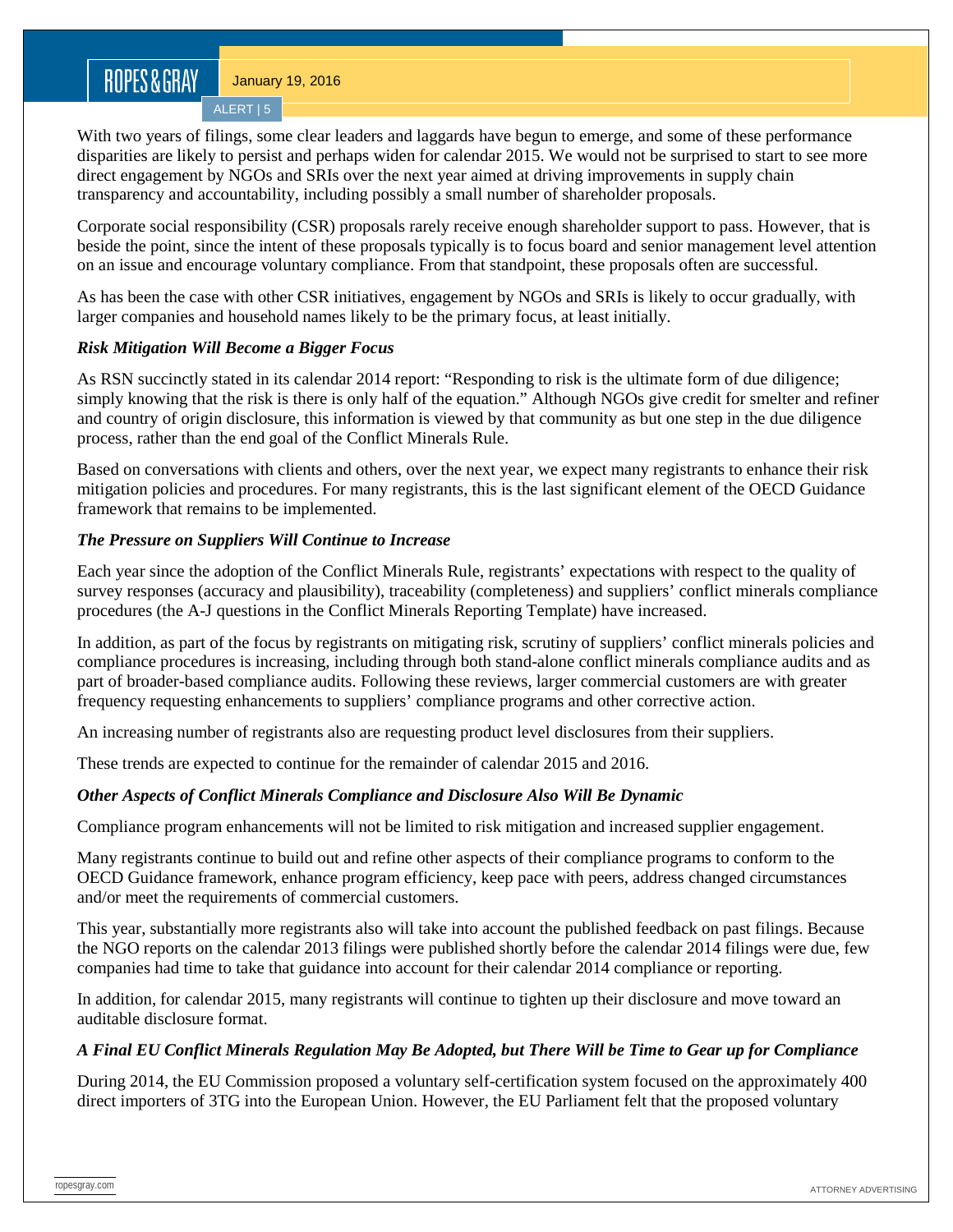scheme did not go far enough and ultimately voted in May 2015 in favor of a regime that would create mandatory compliance obligations for EU smelters and refiners, importers and downstream companies that use 3TG in their products.

Under the EU's co-decision procedure, the Parliament and the European Council must agree on the final regulation. Discussions toward a final regulation are expected to pick up steam in 2016.

Many commentators expect the final regulation to reflect a compromise, somewhere in between what the Commission proposed and the Parliament adopted, although it is premature to speculate as to the content of the final regulation.

However, to the extent the final regulation is mandatory, it is expected to continue to include a two-year transition period before it takes effect.

We will of course continue to keep our clients and friends up to date on EU conflict minerals developments.

#### **What You Should Be Doing Now – Practical Compliance Tips for Calendar 2015 and 2016**

In light of the expected trends in conflict minerals compliance discussed in this Alert, registrants should consider the following action items. Depending upon the registrant, its compliance program and its supply chain, some of these items are actionable for the calendar 2015 compliance effort currently underway, while other items will make more sense to defer to calendar 2016 compliance, although calendar 2016 items can be discussed as planned program enhancements in the calendar 2015 filing. And of course some of these items may not apply, depending upon a registrant's compliance initiatives to date.

#### *Assess Effectiveness of Supplier Communications*

As earlier noted, registrants' expectations of their suppliers are increasing. However, there often is a disconnect between what registrants expect and what they communicate to suppliers. In our experience, registrants that effectively communicate supplier expectations often receive higher quality survey responses and greater alignment with the registrant's compliance expectations.

The initial communication for the compliance period, and, for new suppliers, at the inception of the relationship, should be tailored to and clearly articulate the registrant's compliance expectations. In addition, to improve supplier compliance, consider conducting training and/or individual or small group outreach to selected suppliers, whether annually or on an ad hoc basis. On the back end, after survey responses are received, follow-up should be tailored to any identified deficiencies in the supplier's responses and/or compliance program.

There is no single right approach to effectively communicating compliance requirements, given differences in suppliers, whether due to spend, supplier size, sophistication, industry or geography. The message should therefore also be tailored to the particular supplier subset and its risk profile.

Finally, keep in mind that improvements in supplier performance around compliance issues are not necessarily linear, since supplier personnel tasked with conflict minerals and other areas of compliance often change from year to year and even during the compliance period. Therefore, the communications strategy and its effectiveness should be periodically reassessed.

#### *Complete Documentation of the OECD Guidance Framework*

Given the stay of the IPSA, most registrants have only partially documented their OECD Guidance framework. Documenting the compliance framework generally is a time-consuming exercise, but is significantly less painful, and more efficient, when the work can be spread out over time. The audit stay affords registrants with this luxury. Therefore, if not already done, as a calendar 2016 action item, complete the documentation of the compliance framework. This may take the form of a standard operating procedure, framework document, program manual or similar documentation.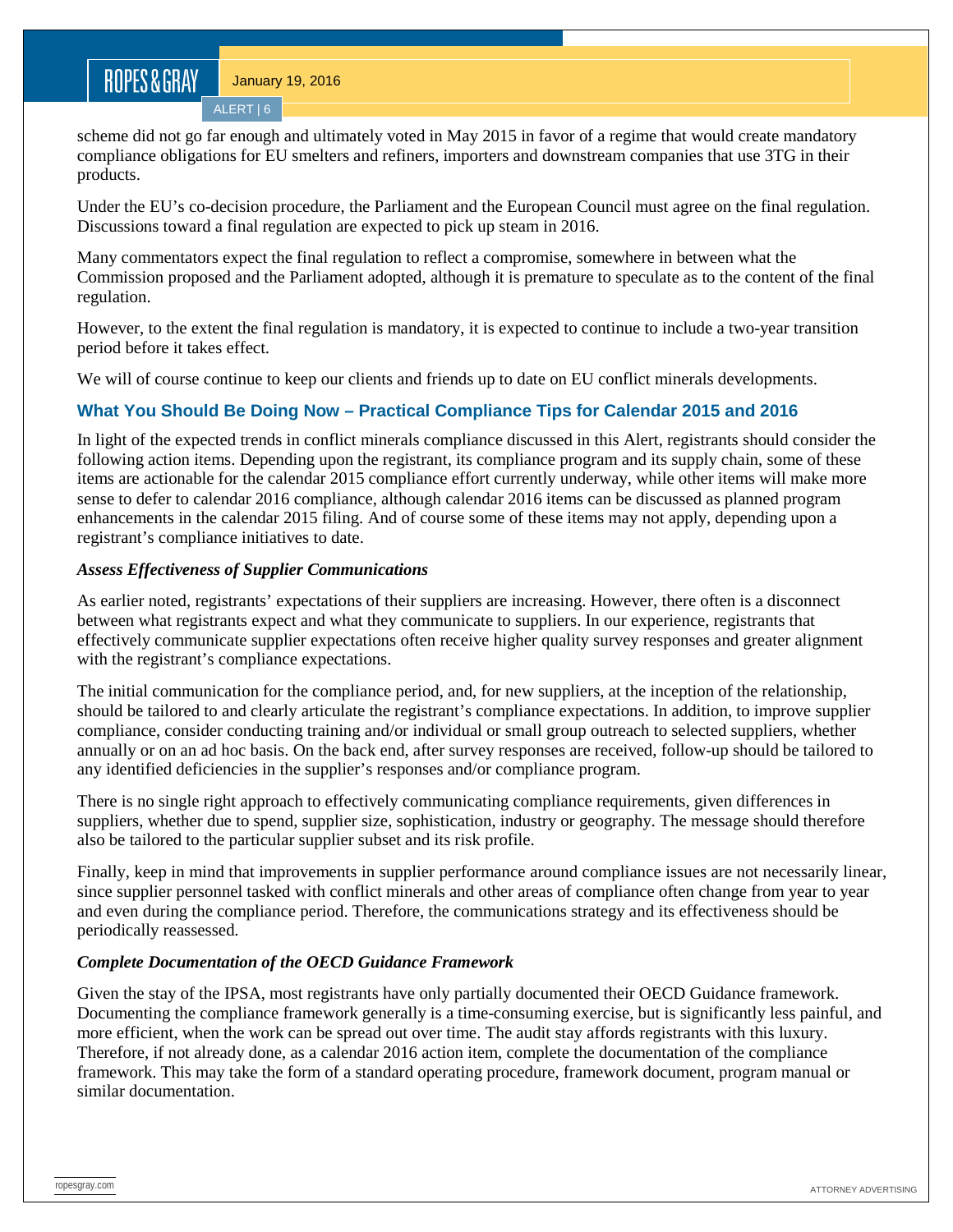ALERT | 7

The compliance framework should be documented in sufficient detail to satisfy the first objective of the IPSA under the Conflict Minerals Rule. Under this audit objective, the auditor is required to assess whether the design of the registrant's due diligence measures conforms in all material respects to a nationally or internationally recognized due diligence framework.

Even absent an audit, there are benefits to documenting the compliance framework. First, doing so requires a critical look at the compliance program, which often results in modifications and enhancements that increase efficiency and/or program performance. Second, putting the program down on paper helps to identify gaps in program design that could affect the ability to pass an audit. Finally, especially at larger companies, it is common practice to periodically rotate managers into new jobs, and some companies intend to, over time, migrate program management to a different department. A sufficiently documented program will be critical to a smooth transition of program responsibility.

#### *Revisit Older Policy Statements*

Registrants that adopted conflict minerals policies a couple of years ago or more should revisit those policies. Many older policy statements are out of synch with current expectations of suppliers and internal compliance procedures. Older policies also are often less robust than more recent policies of peers and competitors. In addition, in many cases, they do not reflect NGO expectations.

#### *Review Older Contractual Terms and Conditions*

Similarly, many older standard terms and conditions, supplier manual provisions and flow-down clauses relating to conflict minerals are no longer aligned with evolving registrant compliance practices, policies and expectations of suppliers. Consider whether these provisions should be revised for prospective use.

#### *Build-Out Risk Mitigation Strategy and Procedures*

As noted earlier, registrants' measures to mitigate 3TG supply chain risk are receiving greater scrutiny from NGOs and are expected to be given more weight in rankings. Larger commercial customers also are becoming more focused on their suppliers' efforts to mitigate 3TG sourcing risk.

With two, and soon three, years of supplier data, many registrants now have at least some sense of where their 3TG sourcing risk lies and are in a position to start developing a thoughtful risk mitigation strategy and corrective action plan, as contemplated by Step 3 of the OECD Guidance framework. Registrants should consider what measures may be appropriate to address risk at each of the direct supplier and smelter and refiner levels. As with many other areas of supply chain compliance, the risk mitigation strategy needs to be tailored to the perceived risk and the particular market participant and is likely to involve a multi-pronged approach.

#### *Continue to Refine Disclosure*

At a minimum, calendar 2015 disclosure will need to be updated from last year's disclosure to reflect the current compliance year's survey results and any program enhancements.

Also consider whether there are discrete elements of the compliance program that should be discussed in additional detail in the calendar 2015 filing. As competitor and peer disclosure has grown more robust and NGOs and others have ranked registrants based on their disclosure, many registrants that have taken a "less is more" approach to their disclosure are revisiting that strategy to ensure that they receive credit for all of the hard work that they are putting into complying with the Conflict Minerals Rule and responsible 3TG sourcing.

As part of assessing potential disclosure enhancements, calendar 2014 disclosure should be benchmarked against NGO and other surveys and competitor and peer disclosure, as those groups have been defined by both the registrant and the NGO community. Surveys came out too late for most registrants to address the survey findings in their calendar 2014 filings. For calendar 2015, many registrants are expected to enhance their disclosure to at least address the low-hanging fruit for which NGOs are giving credit. When benchmarking against last year's competitor and peer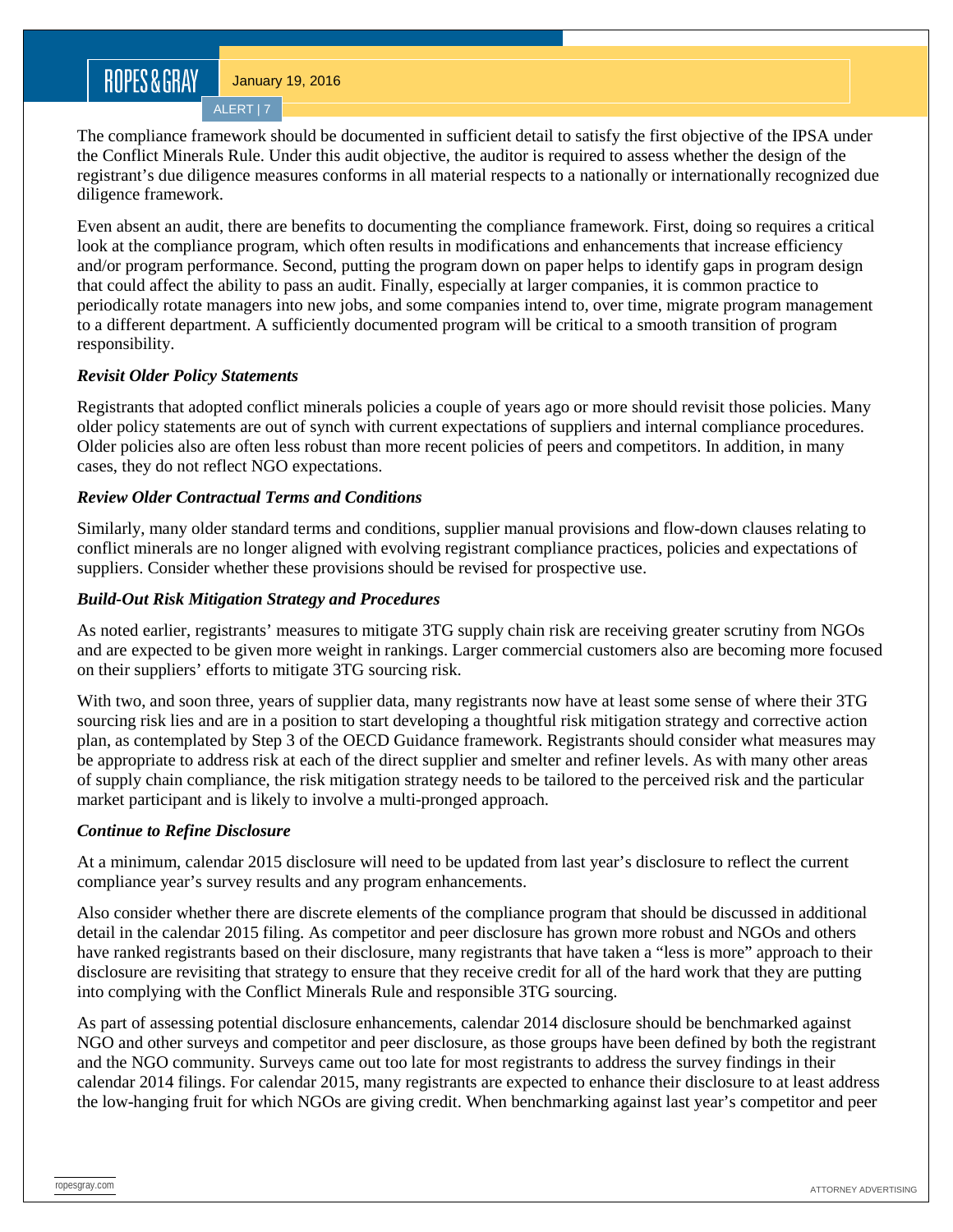disclosures, keep in mind that, in many cases, their disclosure will continue to evolve for calendar 2015, in some cases significantly.

#### *Consider Participating in Multi-Stakeholder Initiatives*

NGOs recognize that individual companies are limited in their ability to drive responsible sourcing several or more levels up the supply chain and therefore encourage participation in multi-stakeholder initiatives.

Underscoring the importance that NGOs place on these activities, participation in multi-stakeholder initiatives was factored into RSN's, and by extension, Dr. Bayer's, scoring criteria. Most larger and/or highly ranked companies participate in at least one multi-stakeholder initiative.

At a minimum, consider joining the Conflict-Free Sourcing Initiative (CFSI) if not already a member. Among other things, CFSI membership will aid in the RCOI analysis by providing access to country of origin information for certified smelters. If a larger registrant, also consider whether to participate in other multi-stakeholder initiatives.

#### *Review NGO "Good Practices" Expectations*

NGOs view compliance with the law as the floor, not the ceiling. From their perspective, it is not enough to just be familiar with and compliant with regulatory requirements. No registrant is likely to implement all of the practices advocated by NGOs. However, registrants should be familiar with the NGO "ask" so that they can take a considered approach in their disclosure and compliance procedures.

As part of this exercise, registrants should familiarize themselves with emerging NGO concerns, not only issues that have been of historical importance to the NGO community. Without continued enhancements to compliance programs and disclosure to reflect emerging areas of NGO focus, a registrant's survey scores are likely to go down year over year.

#### *Continue Moving Toward Audit Readiness*

Notwithstanding the appellate court's decision and the continuing stay of the mandatory IPSA requirement, given the potential for an audit, registrants should continue to prepare for one, albeit at a measured pace.

As discussed earlier, most registrants still have significant work to do fleshing out and tightening up their program design documentation to support the first audit objective under the Conflict Minerals Rule. This should be job one in preparing for an audit.

With more than four months until the next filing is due, most registrants are not yet spending much time thinking about their calendar 2015 filing. However, with a view to continuing to move disclosure toward an auditable format and testing the completeness of documentation and the effectiveness of related procedures, there is benefit to giving some thought now to the description of the due diligence measures performed for calendar 2015 that will be included in the CMR, which are the subject of the second IPSA objective. There is flexibility in the description. The art to this disclosure for many registrants will be including enough detail to demonstrate a credible due diligence process and address at least some NGO concerns (and in some cases customer expectations), while at the same time managing audit scope and cost if and when an IPSA is required.

In addition, in the upcoming filing, registrants should continue moving other CMR disclosure toward an audit-ready format. If not done last year, plan on compartmentalizing the CMR so that the portions that would come within the scope of an IPSA are separate from other disclosures, such as the discussion of the RCOI, in-scope product categories, smelter and refiner information and planned activities to further mitigate risk. Even in the absence of an audit, this somewhat mechanical exercise will better align disclosure with emerging market practice and NGO expectations. Compartmentalization of CMR disclosure was fairly widespread for calendar 2014, although not universal, and was much more common than for the prior year. However, even for those registrants that compartmentalized disclosure for calendar 2014, there usually is room for further refinement.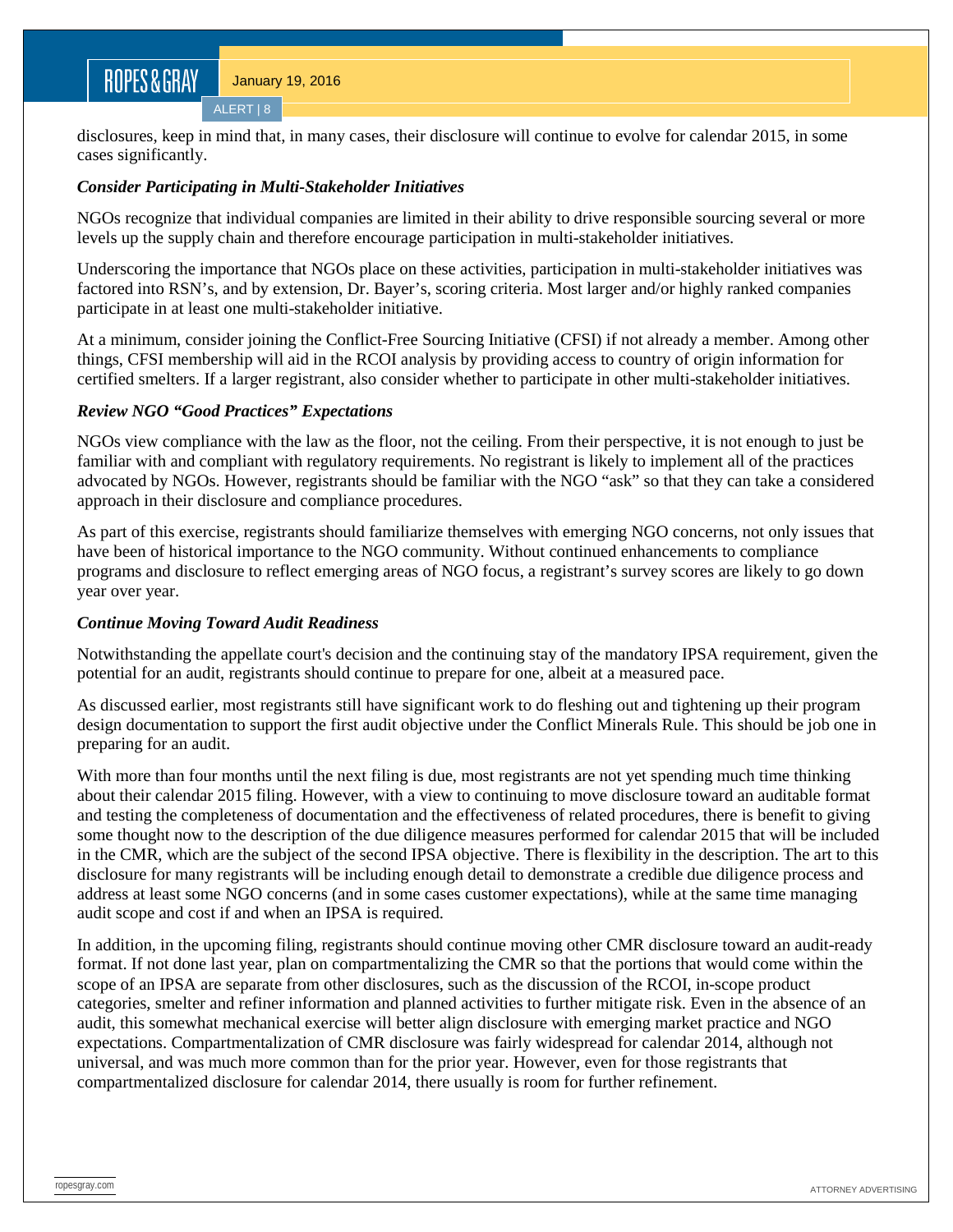January 19, 2016

ALERT | 9

Given the appellate court's decision and the continuing uncertainty around the IPSA requirement, it is premature for registrants to retain an auditor. However, it is not premature to develop an auditor strategy. Many registrants intend to interview between three and five audit firms, typically their existing financial statement auditor, a Big 4 and/or a national or regional non-Big 4 CPA firm that does not perform their financial statement audit, and one or two non-CPA firms that could provide an IPSA under the performance audit standard. Meeting with multiple audit firms will provide greater visibility on both price and audit process, which will differ among audit firms since this continues to be an evolving area. It also will enable a quicker auditor selection if and when an audit is required.

#### *Take EU Regulation into Account in Program Design*

Compliance programs should be scalable for EU conflict minerals regulation. This advice applies in particular to internally developed software solutions. Although the EU regulation is expected to apply only to 3TG, a significant difference from the U.S. Conflict Minerals Rule is that it is expected to apply to conflict-affected and high-risk areas worldwide, rather than be focused solely on the DRC region.

#### *Screen for Potential OFAC Compliance Issues*

Because of the Conflict Minerals Rule, for the first time, many registrants are gathering and reporting information on their supply chains. Suppliers reported for calendar 2013 and 2014, and continue to report for calendar 2015, potential sourcing of minerals from Iran, North Korea and Sudan, as well as from specially designated nationals (SDNs) in other countries. In many instances, this information has in turn been publicly reported in registrants' filings and received attention in the press. For calendar 2014, 25 registrants listed North Korean gold in their CMRs.

The information also has been reported to commercial customers, who have then imposed additional due diligence requirements on the registrant.

To the extent not already in place, registrants should adopt procedures to screen for conflict minerals content from sanctioned countries and transactions with SDNs. In addition, conflict minerals compliance personnel should be trained to identify and internally report this information so that it can be further evaluated before being externally communicated. In most cases, these disclosures have unknowingly been made in filings and/or to customers.

#### *Take a Holistic Approach to Supply Chain Compliance*

Supply chain compliance continues to increase in complexity. For example, 2015 saw two new requirements relating to human trafficking. In the United States, a new Federal Acquisition Regulation rule took effect in March 2015 that imposes compliance and in some cases certification requirements on federal contractors and subcontractors. In the United Kingdom, the transparency provisions of the Modern Slavery Act (MSA) were adopted. The first disclosures under these provisions will be required starting in 2016.

The UK MSA, like the California Transparency in Supply Chains Act on which it is modeled, is a disclosure-only rule, meaning that it only requires a company to disclose what it is or is not doing, rather than to put in place specific compliance measures. However, as intended, these disclosure requirements are driving enhancements to substantive compliance procedures and engagement with suppliers around human trafficking issues.

And, although the California act took effect in 2013, this past year, it became a focus of the California Department of Justice and, more troubling, plaintiffs' law firms. The first comprehensive scoring of filings under the California act also was published in 2015.

Supply chain compliance requirements are not limited to just conflict minerals and human trafficking. In particular, companies rely on the cooperation of their suppliers to comply with an increasing number of environmental and product safety regulations.

To date, most companies have addressed supplier-facing regulations in a piecemeal fashion. In addition, responsibility for supply chain compliance often is split among different portions of the organization.